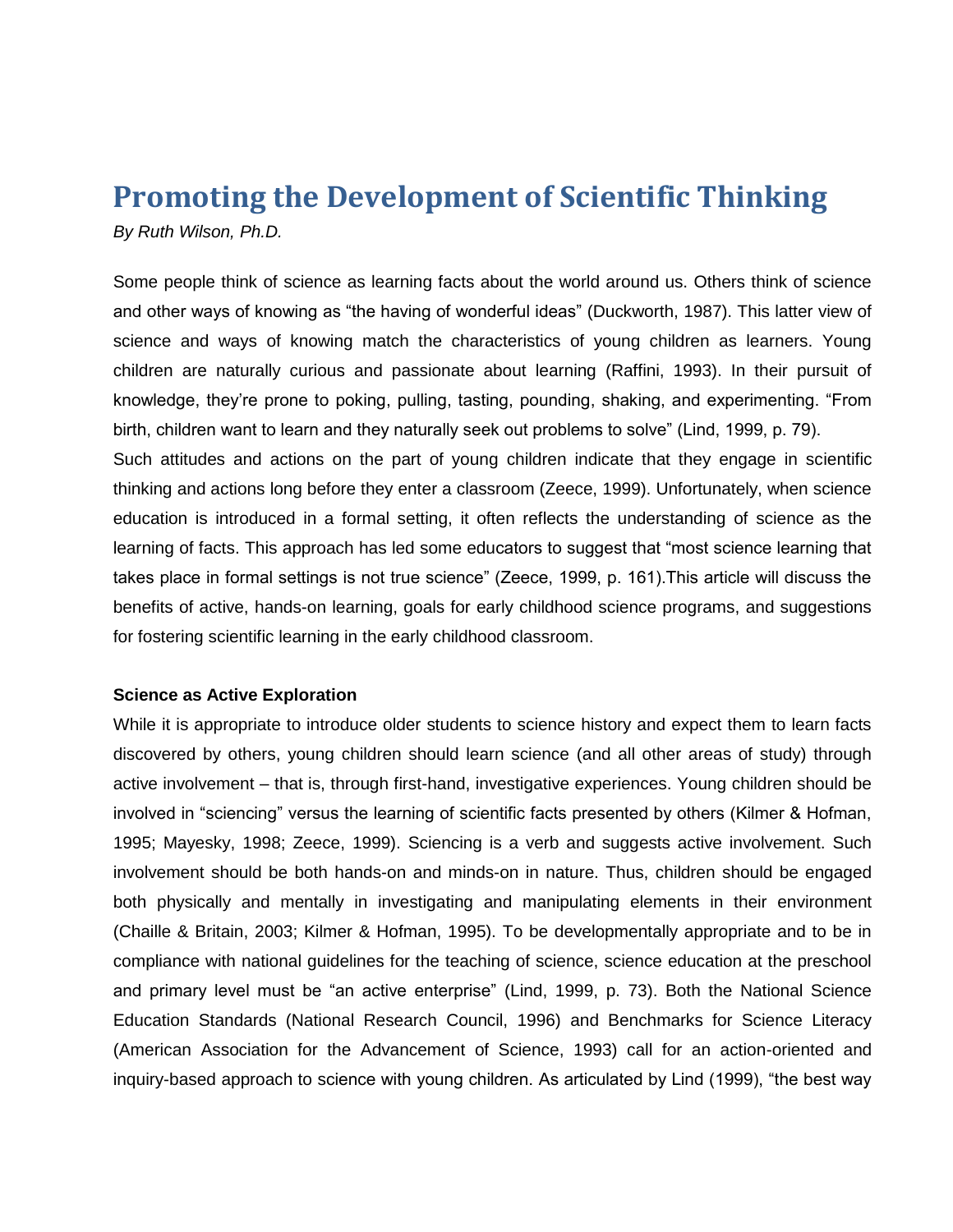to learn science is to do science" (p. 74).

Therefore, science for young children should involve asking questions, probing for answers, conducting investigations, and collecting data. Science, rather than being viewed as the memorization of facts, becomes a way of thinking and trying to understand the world. This approach allows children to become engaged in the investigative nature of science (Kilmer & Hofman, 1995; Lind, 1999) and to experience the joy of having wonderful ideas (Duckworth, 1987).

#### **Discovery Learning**

Teachers can't give children "wonderful ideas"; children need to discover or construct their own ideas. Developing new concepts or ideas is an active process and usually begins with childcentered inquiry, which focuses on the asking of questions relevant to the child. While inquiry involves a number of science-related activities and skills, "the focus is on the active search for knowledge or understanding to satisfy students' curiosity" (Lind, 1999, p. 79). Knowing the right answer, then, is not one of the primary objectives of science in the early childhood curriculum. Duckworth (1987) refers to "knowing the right answer" as a passive virtue and discusses some of its limitations. "Knowing the right answer," she says, "requires no decisions, carries no risks, and makes no demands. It is automatic. It is thoughtless" (p. 64). A far more important objective is to help children realize that answers about the world can be discovered through their own investigations. Sciencing, for example, involves coming up with ideas of one's own. Developing these ideas and submitting them to someone else's scrutiny is, according to Duckworth (1987), "a virtue in itself—unrelated to the rightness of the idea" (p. 68).

Developing ideas of one's own add breadth and depth to learning. This is so, even if the child's initial ideas are inaccurate views of the world. Duckworth (1987) explains: "Any wrong idea that is corrected provides far more depth than if one never had a wrong idea to begin with. You master the idea much more thoroughly if you have considered alternatives, tried to work it out in areas where it didn't work, and figured out why it was that it didn't work, all of which takes time" (pp. 71-72).

#### **Science Goals**

Desired goals of science in the early childhood curriculum include what we hope children will attain or achieve in three different areas: content, processes, and attitudes or dispositions. Content refers to the body of knowledge representing what we know about the world. Children's body of knowledge develops and increases over time, and their desire to communicate and represent their knowledge should be acknowledged and supported.

The processes, or process skills, represent the active component of science and include such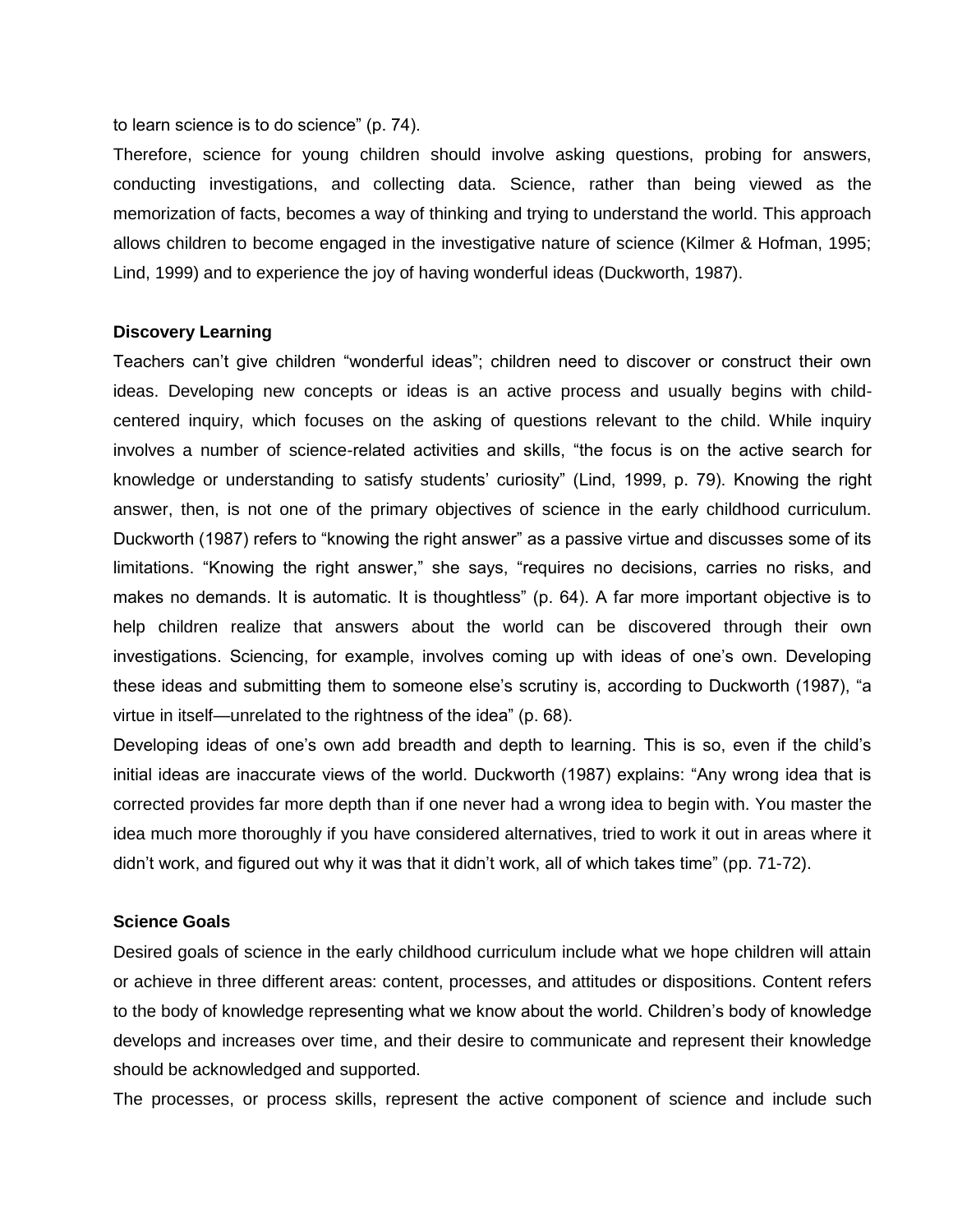activities as predicting, observing, classifying, hypothesizing, experimenting, and communicating. Adults should support children in practicing and applying these skills in a variety of activities throughout the day. This can be done by showing a sincere interest in children's observations and predictions and by providing a variety of materials and settings that invite experimentation.

Certain attitudes or dispositions are also central to scientific inquiry and discovery. These include curiosity, a drive to experiment, and a desire to challenge theories and to share new ideas (Conezio & French, 2002). Teachers should value these attitudes or dispositions, be aware of how they are manifested in young children, and find ways to acknowledge and nurture their presence.

| <b>Type of Question</b> | <b>Purpose/Examples</b>           | <b>Examples</b>       |
|-------------------------|-----------------------------------|-----------------------|
| Attention-focusing      | Calls attention to significant    | What is it doing?     |
|                         | details                           | How does it feel?     |
| Measuring & counting    | Generates<br>precise<br>more      | How many?             |
|                         | information                       | How much?             |
|                         |                                   | How heavy?            |
| Comparison              | analysis<br><b>Fosters</b><br>and | How are they alike?   |
|                         | classification                    | How different?        |
| Action                  | Encourages exploration of         | What if?              |
|                         | properties and events; also       |                       |
|                         | encourages predictions            |                       |
| Problem-posing          | Supports planning & trying        | How could we?         |
|                         | solutions to problems             |                       |
| Reasoning               | Encourages reflection on          | Why do you think?     |
|                         | experiences & construction        | Can you explain that? |
|                         | of new ideas                      |                       |
|                         |                                   |                       |

## **Productive Questions to Foster Scientific Thinking\***

\*Adapted from Martens, 1999, p. 26

## **Science in the Early Childhood Classroom**

Science is often sadly neglected in the early childhood classroom (Johnson, 1999). Perhaps this is because science is "perceived and presented as too formal, too abstract, and too theoretical – in short, too hard for very young children and their teachers" (Johnson, 1999, p. 19). Perhaps this neglect is also due to the mistaken idea that the "constructivist" approach to education is incompatible with science education (Johnson, 1999).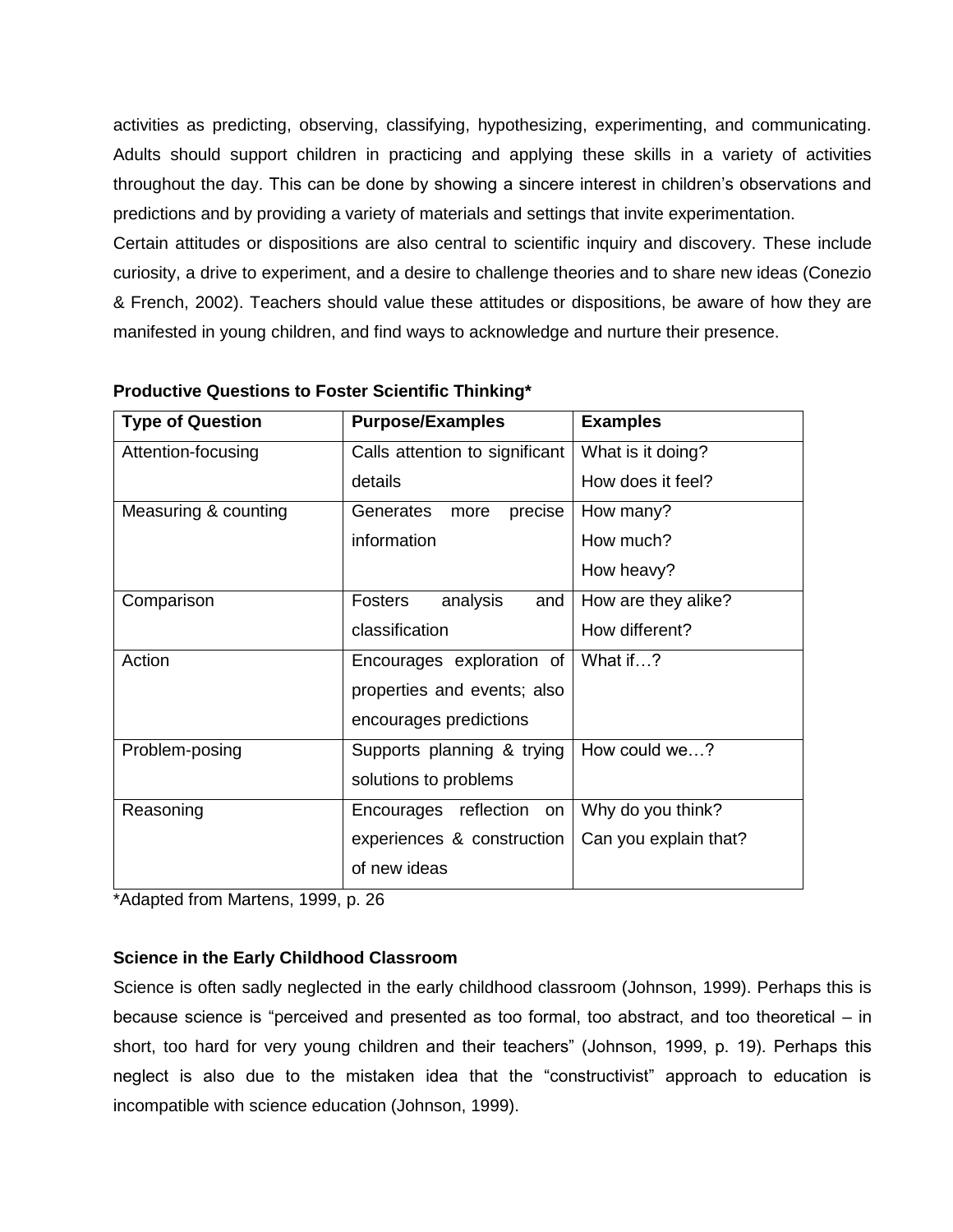A constructivist approach to education is based on the understanding that knowledge is constructed by children versus being given or transmitted to them.

In this approach, children are viewed as "intellectual explorers" (Lind, 1999) and "theory builders" (Chaille & Britain, 2003).This approach assumes that as they interact with the world around them, young children develop their own complex and varying theories about this world.

Teachers working from a constructivist approach provide a supportive environment where young children are encouraged to go about testing and revising their original theories. Key ingredients for a supportive environment include: a) a variety of interesting materials for children to explore and manipulate, b) unstructured time for children to develop and test their own ideas, and c) a social climate that tells the children that questions and experimentation are as valuable as knowing the right answers. Productive questions posed by the teacher at just the right time are also critically important to helping children construct their own understandings. Productive questions are, in fact, one of the most effective tools for supporting constructivist learning (Martens, 1999).

Most children have difficulty constructing understanding simply by engaging in an activity – that is, they "fail to make connections necessary to arrive at a desired understanding" (Martens, 1999, p. 25). Productive questions provide a bridge between what the children already know and what they experience through an activity. Productive questions thus "take a student forward in his or her thinking; they enable a teacher to provide scaffolding for students beginning to build their own understandings" (Martens, 1999, p. 25).

As outlined by Martens (1999) and presented on page 32, there are six different types of productive questions that work well with the constructivist approach to teaching and learning. These questions also support the science curriculum goals in an early childhood classroom. Used strategically, these questions allow teachers to meet students where they are in their thinking and provide the type of scaffolding needed at any given moment (Martens, 1999).The teacher's choice as to what type of question to use is based on what the teacher hears and sees as the children engage in an activity.

The constructivist approach places the child at the center of the educational process. The teacher's role in this approach is to serve as observer and facilitator rather than instructor (Chaille & Britain, 2003; Martens, 1999). Science education, however, has long been teacher-centered, with the teacher as the authority figure and the one with all the right answers. Without doubt, such a traditional science program – involving authority-based, teacher-directed instruction – is inappropriate for young children (Johnson, 1999). While best practices in science education at all levels call for a more hands-on, inquiry-based approach, the image of teacher-as-authority persists (Johnson, 1999). This image needs to change, so that young children can reap the benefits of a stimulating science curriculum that nurtures their curiosity and their on-going intellectual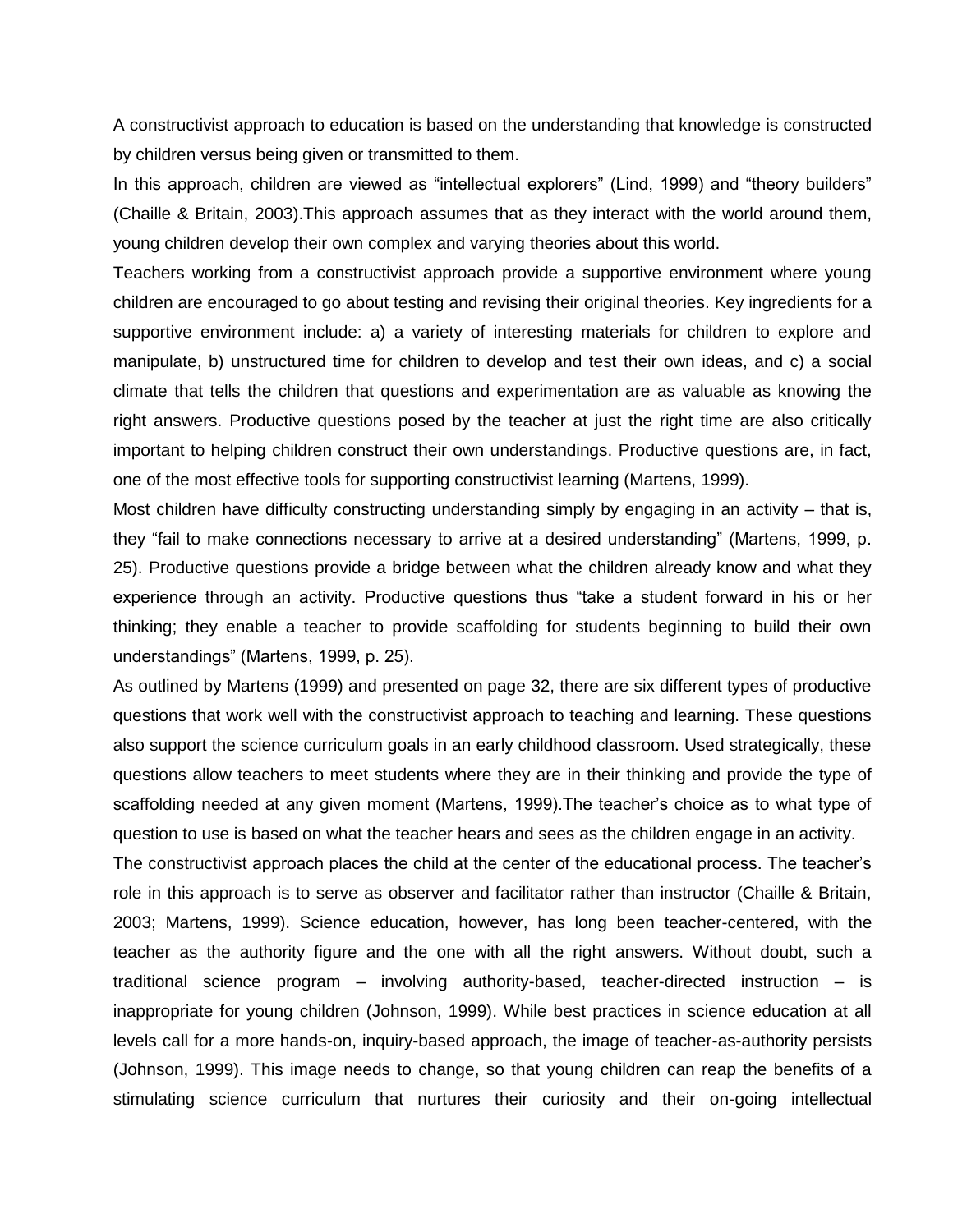development. Through such a curriculum, children will experience the joy of having wonderful ideas – that is, the joy of finding out.

#### **Science and Young Children: Comparing Approaches**

#### *Traditional Approach*

- Science viewed as already-discovered knowledge
- Teacher viewed as authority
- Areas of study set by teacher
- Large group instruction and investigations
- Evaluation based on right answers
- Content not connected to children's experiences
- Predetermined parameters around areas of study
- Prescribed ways to collect and record data
- Science viewed as separate area of the curriculum

#### *New Approach*

- Science viewed as active exploration
- Teacher viewed as facilitator
- Areas of study set by child interest
- Individual and small group investigations
- Evaluation based on multiple criteria
- Content connected to children's experiences
- Content of study open-ended
- Multiple ways to collect and record data
- Science integrated with other curricular areas

## **Fostering Scientific Thinking**

One of the primary goals of the early childhood science curriculum is the development of scientific thinking in young children. Scientific thinking differs from the learning of scientific facts in that scientific thinking involves children in the process of finding out. Instead of learning what other people have discovered, scientific thinking leads children to make their own discoveries. Scientific thinking is manifest as young children ask questions, conduct investigations, collect data, and search for answers. Scientific thinking is evident, for example, when Jake puts one snowball in an empty bucket while he puts another snowball of about the same size in the water table. "I want to see which one lasts the longest," he says.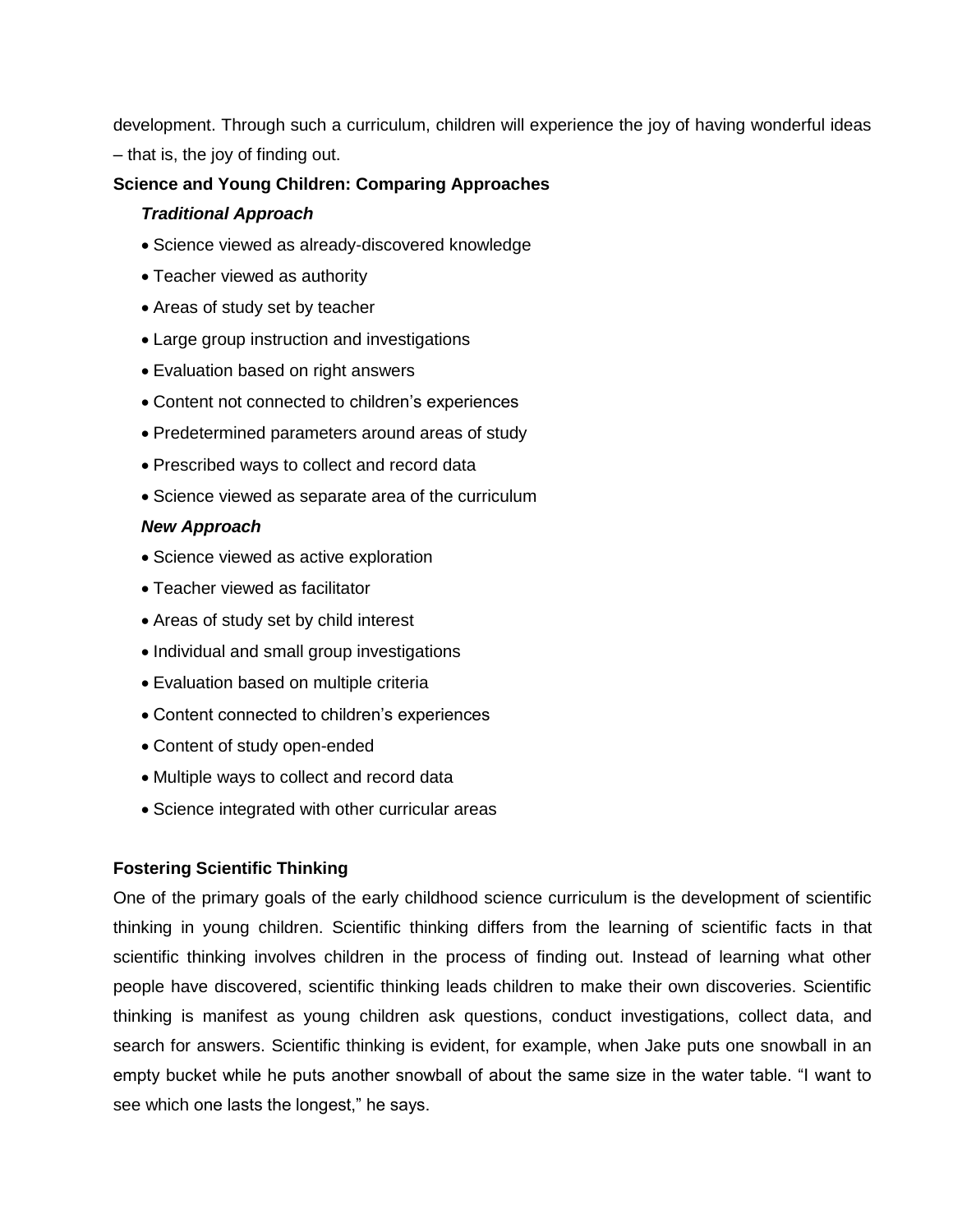Chaille and Britain (2003), in*The Young Children as Scientist*, present a constructivist curriculum model for science and emphasize the importance of scientific thinking. They clearly debunk the notion that the constructivist approach is incompatible with science education. They describe young children as "actively inquiring natural scientists" (p. 20) and learning as "the process of theory building" (p. 5). This view of young children and how they learn is supported elsewhere in the literature where young children are described as being naturally curious and "biologically prepared to learn about the world around them" (Conezio & French, 2002, p. 12). In the above example, Jake knew that snow melts when exposed to warm temperatures. He wasn't sure, however, if water at room temperature would make any difference in how quickly snow melted. His self-selected experiment was designed to help him find out.

To foster scientific thinking, teachers should view young children as active learners (versus recipients of knowledge) and give them varied opportunities to explore and experiment. Such opportunities will allow children to construct meaning and develop understandings that are not only valid but also valuable to their on-going intellectual development. The teacher, in response to Jake's experiment, could extend – or scaffold – his learning by posing several productive questions (as presented on page 32) at opportune times. A measuring question would be a good place to start. How many minutes will it take before the snowball in the bucket melts? How many minutes for the snowball in the water table? Action questions and reasoning questions could follow: What would happen if we broke the snowball into smaller pieces? Why do you think the snowball in the water table melted first? Can you invent a rule about how things melt?

An environment that fosters scientific thinking is one that gives young children the time, space, and materials to exercise their curiosity. It also gives them the freedom to engage in child-centered explorations, experimentations, and explanations. Note that in the questions posed in relation to Jake's experiment, the teacher avoided giving facts or stating rules. The questions posed invited more reflective thinking and further experimentation on Jake's part. The experiment and the related findings were his, not the teacher's or someone else's.

To become engaged in scientific thinking, children need access to materials that they can take apart and the tools to assist them in doing so. They need places where they can dig in the dirt and dip water from a pond. They also need magnifying glasses, measuring tools, buckets, and frequent access to the natural world.

Teachers should take advantage of the different ways science can be naturally integrated into a play-centered curriculum. Science should not be viewed as an "add on" or a separate part of the early childhood program. Sciencing occurs, in many cases, in what children already do and how they think about what they do. As a child experiments with a mixture of oil and water, for example,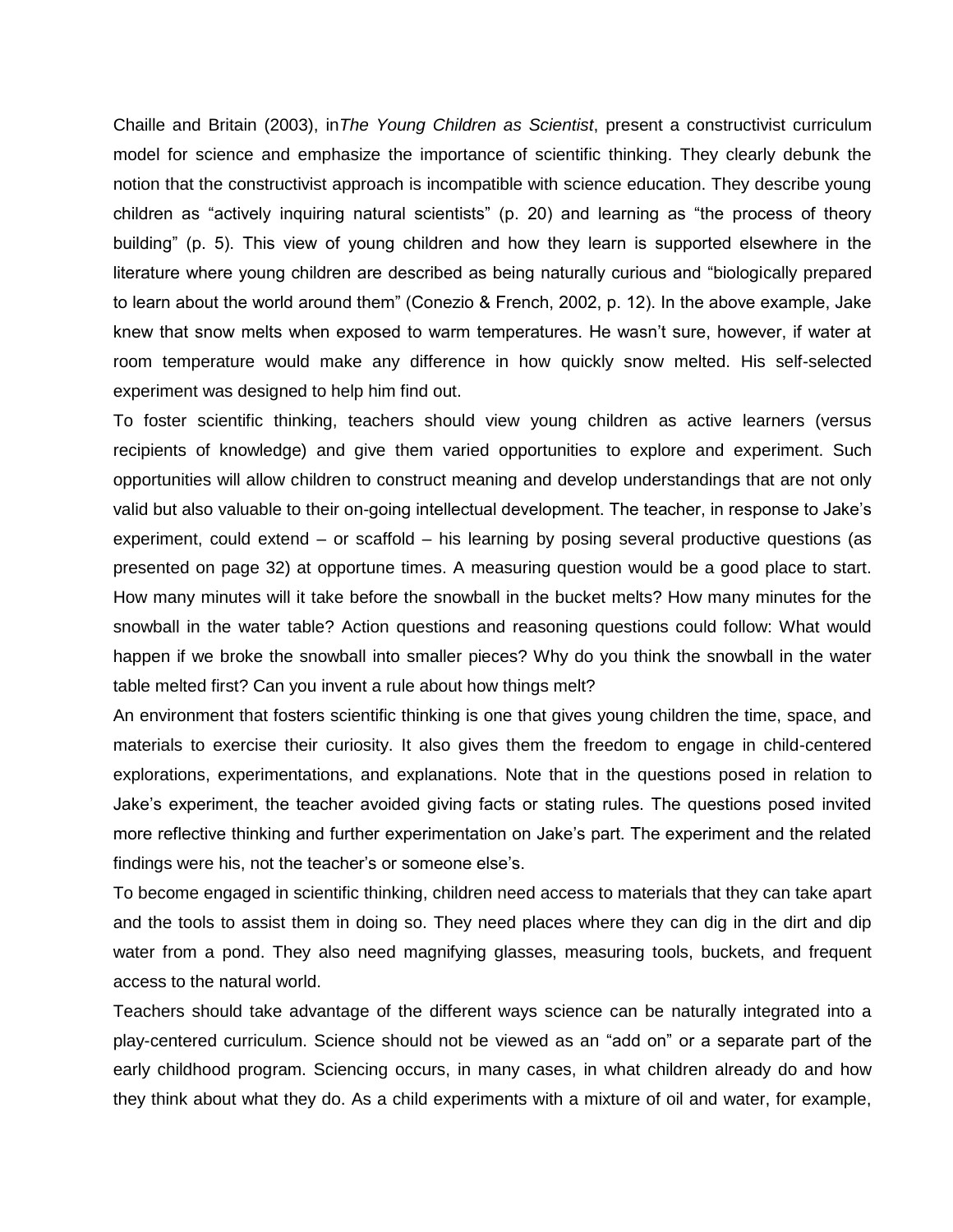she is making observations and predictions. The child is also building theories and testing those theories. These physical and mental manipulations represent the essence of what science is all about.

Children's construction of knowledge can be enhanced through social interactions—that is, by sharing their observations and ideas with each other. Children should be encouraged to work together "in building theories, testing those theories, and then evaluating what worked, what didn't, and why" (Conezio & French, 2002, p. 13). Shared inquiry where children work together can be especially beneficial in fostering curiosity and stimulating new ideas (Chaille & Britain, 2003). One way to involve children in shared inquiry is through solving problems that focus on a specific situation: How can we move this heavy box? or How do we find out what our turtle likes to eat? Shared inquiry generates a number of diverse ideas about the problem and challenges children to communicate the reasoning behind their ideas. There's no doubt that "problem solving and reflective thinking play an important role in children's science learning" (Lind, 1999, p. 80).

Science should be integrated into all the other curricular areas. Math, literacy, social studies, and art can all be linked to science. For literacy, it's easy to introduce and/or reinforce scientific thinking through poetry, storytelling, and non-fiction children's literature. The benefits of such integration, as outlined by Zeece (1999), include:

- providing accurate information in understandable and interesting language;
- offering topical information from varied viewpoints;
- helping children develop inquiring minds and a scientific approach to solving problems in increasingly sophisticated ways;
- presenting models of scientific methods of observation, hypothesis formulation, data gathering, experimentation, and evaluation; and
- fostering an appreciation, understanding, and respect for living things.

Science-based literature should be chosen carefully with attention to both literacy and science concerns in mind. As expressed by Zeece (1999), "Criteria for selection of natural science-based children's literature ideally parallel those used for other high-quality literary resources" (p. 161). Additional considerations, however, relate to how elements of the natural world are represented and presented. With these considerations in mind, Zeece (1999) recommends choosing books with the following criteria in mind:

- current, factual content;
- clear and simple explanations;
- depth and complexity of subject matter closely matched to the developmental and interest level of children in the group;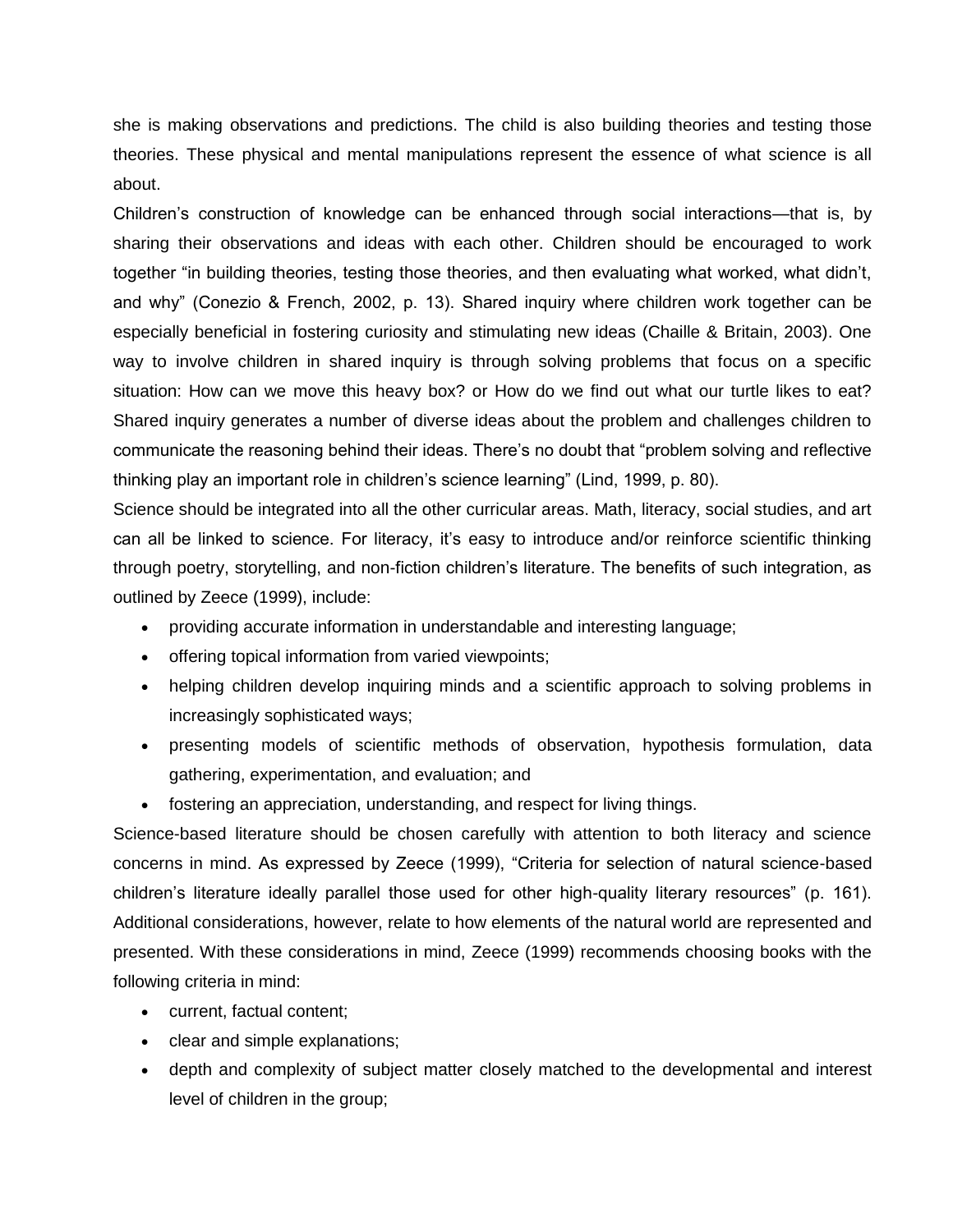- beautifully presented illustrations and narrative;
- content consistent with overarching philosophy of the program; and
- completeness and ease of use allowing children to answer questions and/or explore ideas effectively.

## **Science Concepts Typically Taught During the Preschool Years\***

## **Systems (groups or collections having some influence on one another)**

e.g.: parts of the human body; ecosystems (where animals and plants live interdependently)

#### **Models (representations of real objects or phenomenon)**

e.g.: word descriptions or drawings; physical models

#### **Constancy and Change (how things change over time)**

e.g.: seed to plant; different seasons; growth and decay

## **Scale (focusing on characteristics and comparisons)**

e.g.: size; distance; quantity; weight

#### **Patterns and Relationships (structure and organization of matter)**

e.g.: properties of materials; alike and different comparisons; patterns in nature

## **Cause and Effect (explanations for phenomena)**

e.g.: shadows; freezing/melting; gravity

## **Structure and Function (relationship between characteristic and action)**

e.g.: makeup of plants and animals; tools; eating utensils

## **Variations (discontinuous and continuous properties)**

e.g.: sounds; colors

## **Diversity (variety of types)**

e.g.: seeds; leaves; living organisms

\*Adapted from Kilmer & Hofman (1995)

#### **Teachable Moments**

From this discussion, it should be clear that the science curriculum in an early childhood program should include both teacher planned activities and "spontaneous sciencing." Teachers should certainly plan a variety of interesting and challenging situations which invite young children to observe, explore, and experiment (Chaille & Britain, 2003). Examples of such situations include teacher-led explorations of the properties of water, characteristics of animals and their habitats, life cycles of plants, and patterns found in nature (seasons, light and shadows, day and night).Many rich opportunities for sciencing, however, occur on a daily basis during unplanned events in the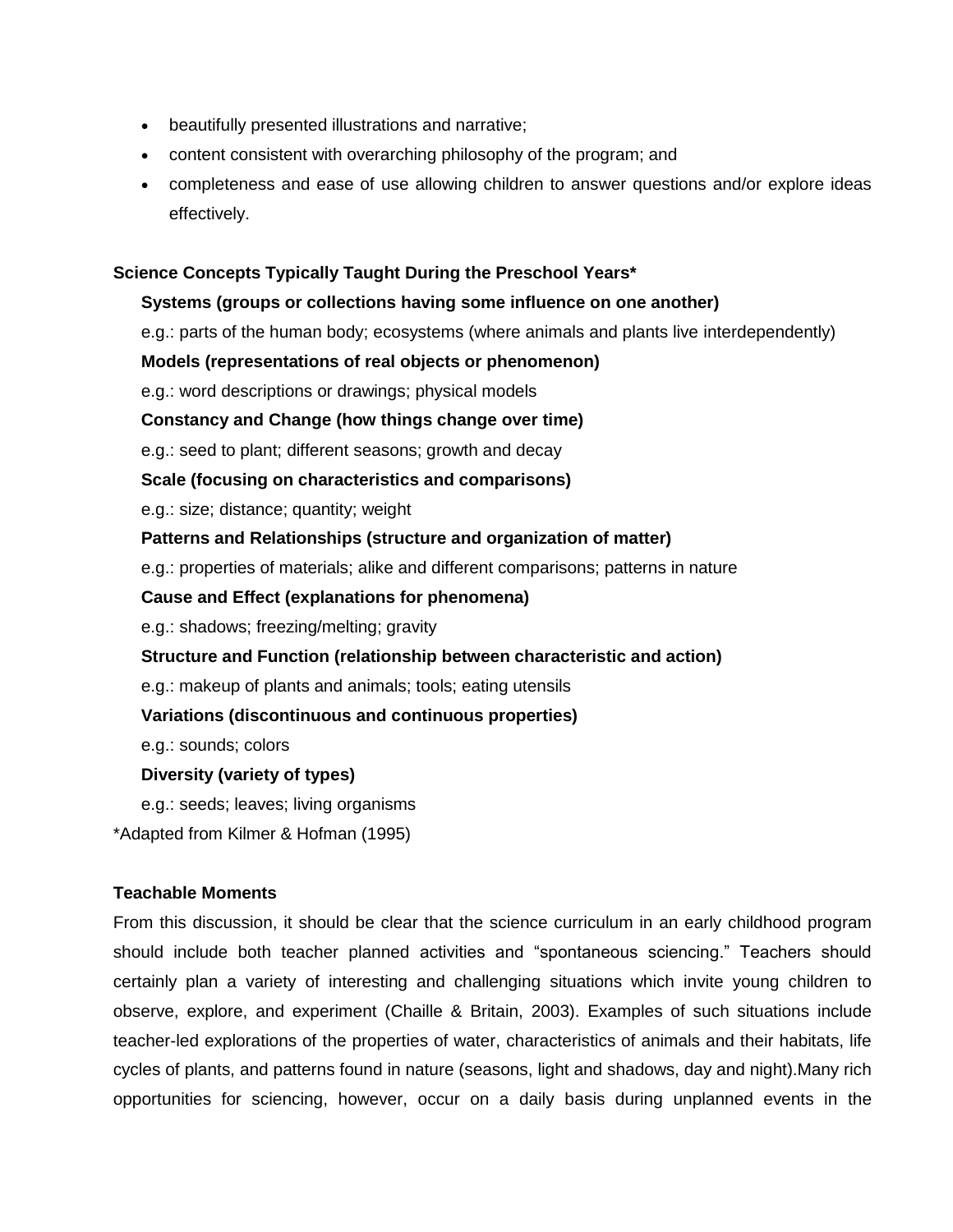classroom and on the playground. These opportunities invite spontaneous sciencing and can lead to the "having of wonderful ideas."

"Spontaneous sciencing occurs whenever a child (or a teacher) sees something of interest and wonders about it" (Kilmer & Hofman, 1995, p. 55). A constructivist teacher recognizes such moments and pauses to observe, reflect, and explore with the children. The occasion may be icicles hanging from the roof, a bird building a nest, or ants at the base of a tree. By stopping to observe and reflect, teachers give children the opportunity to grow in appreciation and understanding of the world around them.

#### **Conclusion**

Children are naturally curious about the world and want to find out as much as they can. They want to know what makes the wind blow, how trees grow, why fish have fins, and where turtles go in the winter. But they don't want adults to give them the answers. They want to be the discoverers, the experimenters, and the theory builders. They don't want science to be something that is imparted to them; they want it to be something that they do. They want to be scientists; not just consumers of science. They want to ask their own questions, collect their own data, and arrive at new and wonderful ideas. These "wants" should shape the foundation of an early childhood science curriculum.

**Ruth Wilson, Ph.D.,** is a Professor Emeritus of Special Education at Bowling Green State University in Ohio. Dr. Wilson has focused much of her research and program development efforts on early childhood environmental education.

#### **References**

American Association for the Advancement of Science. (1993).*Benchmarks for science literacy*. New York: Oxford University Press.

Chaille, C. & Britain, L. (2003).*The young child as scientist (3rd ed.).*Boston: Allyn & Bacon.

Conezio, K, & French, L. (2002, September). Science in the preschool classroom: capitalizing on children's fascination with the everyday world to foster language and literacy development. *Young Children*, pp. 12-18.

Duckworth, E. (1987).*'The Having of Wonderful Ideas' and Other Essays on Teaching and Learning*.